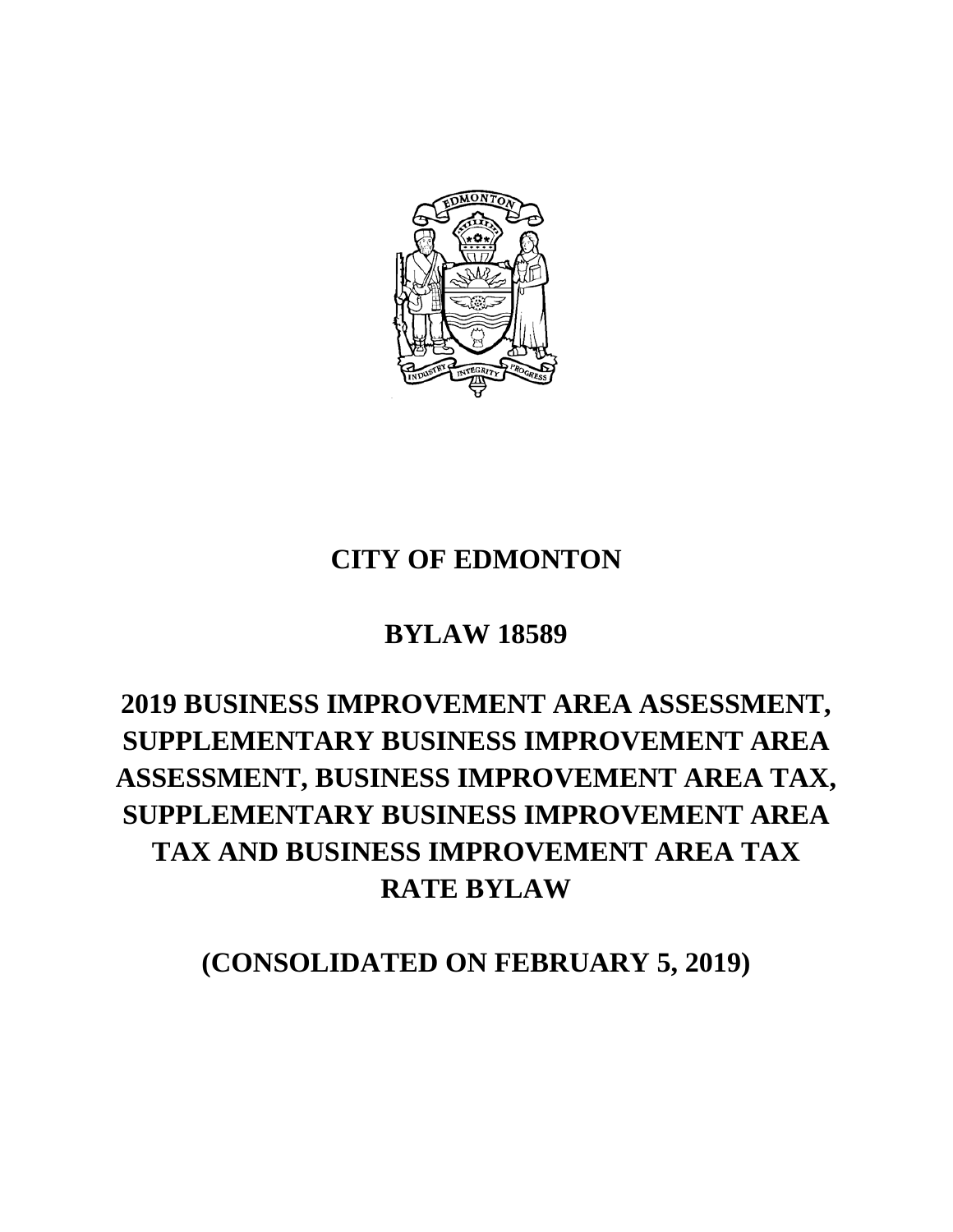#### **THE CITY OF EDMONTON**

#### **BYLAW 18589**

## **2019 BUSINESS IMPROVEMENT AREA ASSESSMENT, SUPPLEMENTARY BUSINESS IMPROVEMENT AREA ASSESSMENT, BUSINESS IMPROVEMENT AREA TAX, SUPPLEMENTARY BUSINESS IMPROVEMENT AREA TAX AND BUSINESS IMPROVEMENT AREA TAX RATE BYLAW**

**Whereas**, pursuant to sections 377 and 379 of the *Municipal Government Act*, RSA 2000, c M-26 as amended and section 20 of the *Business Improvement Area Regulation*, Alta Reg 93/2016, as amended, City Council may pass bylaws dealing with business improvement area tax and assessment;

And Whereas, pursuant to the *Municipal Government Act* and the *Business Improvement Area Regulation*, Council has established the 124 Street and Area, Alberta Avenue, Beverly, Chinatown and Area, Downtown, Fort Road and Area, The Crossroads, Kingsway, North Edge, Northwest Industrial, Old Strathcona, Stony Plain Road and Area, and French Quarter/Quartier Francophone business improvement areas;

And Whereas, pursuant to section 20(1) of Alta Reg 93/2016, Council must pass a business improvement area tax bylaw;

And Whereas, pursuant to section 20(6) of Alta Reg 93/2016, a business improvement area tax bylaw may establish maximum and minimum amounts to be paid under it;

And Whereas, pursuant to section 21(1) of Alta Reg 93/2016, each Council that has passed a business improvement area tax bylaw must pass a business improvement area tax rate bylaw annually;

And Whereas, pursuant to section 21(3) of Alta Reg 93/2016, the business improvement area tax rate for a business improvement area must be sufficient to raise the amount that the board is to receive from the municipality for the board's approved budget;

And Whereas, pursuant to section 22 of Alta Reg 93/2016, Part 10, Division 3 of the *Municipal Government Act* applies with necessary modifications to business improvement area tax.

Edmonton City Council enacts:

#### **PART I -PURPOSE, DEFINITIONS AND INTERPRETATION**

| <b>PURPOSE</b> | The purpose of this bylaw is to provide for the annual and    |
|----------------|---------------------------------------------------------------|
|                | supplementary assessment and taxation of businesses operating |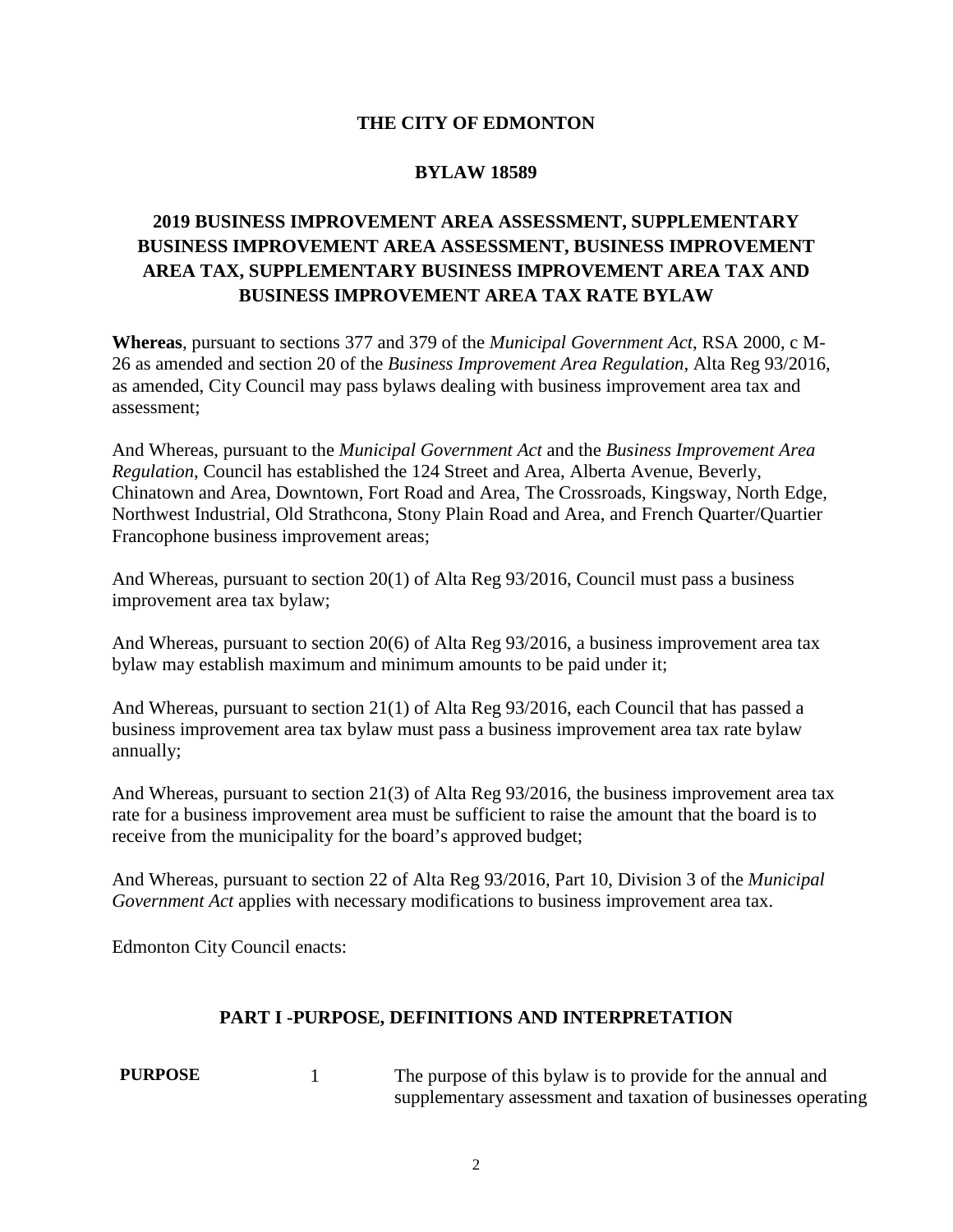within business improvement areas and to set the business improvement area tax rates in the City of Edmonton for the 2019 taxation year. In the past this bylaw referred to business revitalization zones.

#### **DEFINITIONS** 2 In this bylaw, unless the context otherwise requires:

- (a) "**Act**" means *Municipal Government Act*, RSA 2000, c M-26, as amended;
- (b) **"Assessor"** means;
	- (i) a person designated by the Minister, or;
	- (ii) a person appointed by a municipality to the position of designated officer;

to carry out the duties and responsibilities of an Assessor under the Act, and includes any person whom these duties and responsibilities are delegated by the person referred to in subsection (b)(i) or b(ii).

#### (c) **"Business"** means;

- (i) a commercial, merchandizing or industrial activity or undertaking,
- (ii) a profession, trade, occupation, calling or employment, or
- (iii) an activity providing goods or services, whether or not for profit and however organized or formed including a co-operative association of persons.
- (d) **"City"** means the Municipal Corporation of the City of Edmonton;
- (e) **"Council"** means the Municipal Council of the City of Edmonton;
- (f) **"Net Annual Rental Value"** means the value determined by the Assessor, through analysis of market information, to represent the typical rental value of the Premises, exclusive of customary operating costs and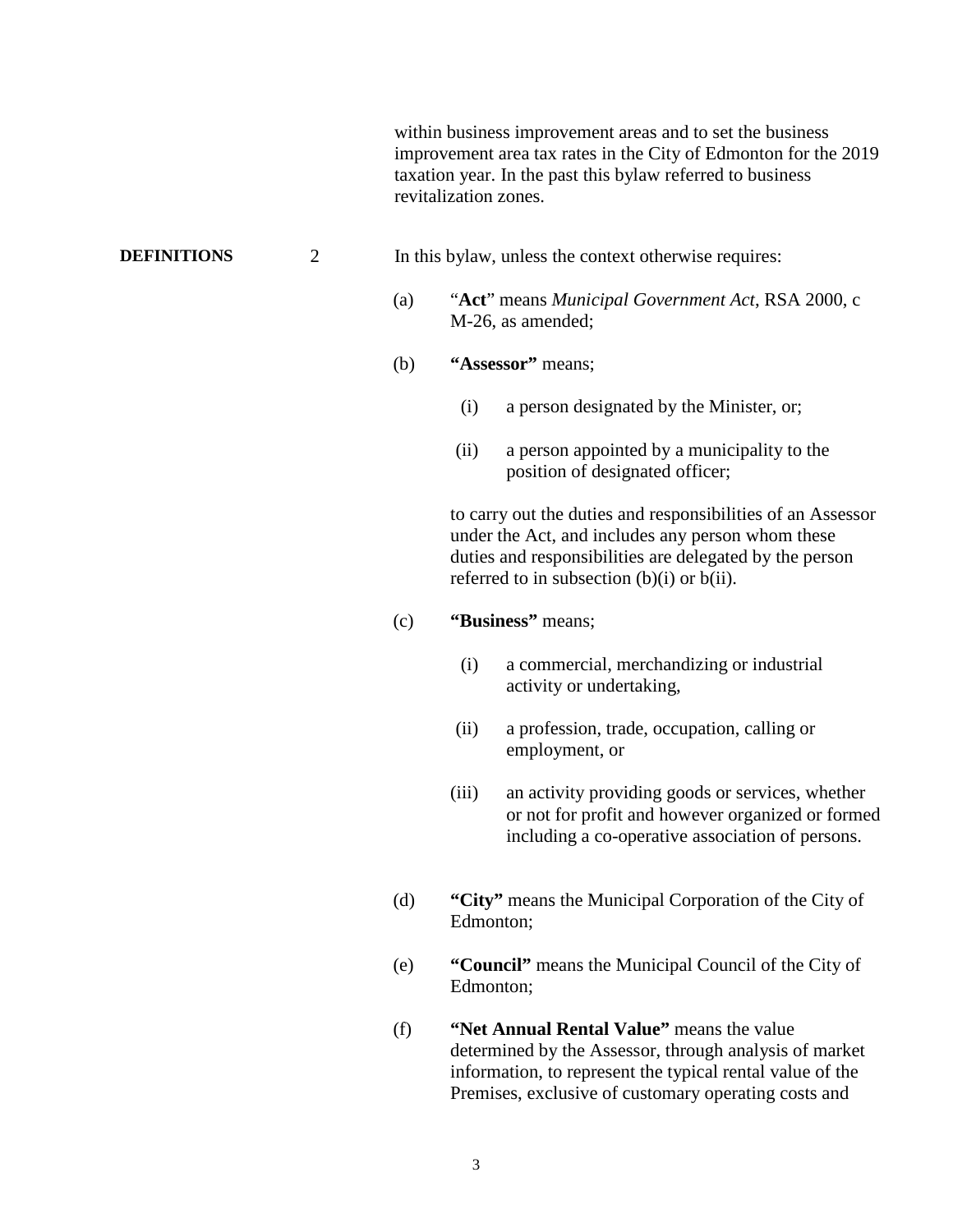occupancy costs;

|                                           |   | (g) | "Person" means a natural or legal person and also<br>includes an individual, partnership, association,<br>organization, cooperative, corporation, trustee, executor,<br>administrator or legal representative; |                                                                                                            |  |
|-------------------------------------------|---|-----|----------------------------------------------------------------------------------------------------------------------------------------------------------------------------------------------------------------|------------------------------------------------------------------------------------------------------------|--|
|                                           |   | (h) | "Premises" means;                                                                                                                                                                                              |                                                                                                            |  |
|                                           |   |     | (i)                                                                                                                                                                                                            | land and building on the land;                                                                             |  |
|                                           |   |     | (ii)                                                                                                                                                                                                           | a building or part of a building, or                                                                       |  |
|                                           |   |     | (iii)                                                                                                                                                                                                          | a store, office, warehouse, factory, building,<br>enclosure, yard or any space                             |  |
|                                           |   |     |                                                                                                                                                                                                                | occupied or used for the purpose of a Business within the<br>municipal boundaries of the City of Edmonton. |  |
| <b>RULES FOR</b><br><b>INTERPRETATION</b> | 3 |     | The marginal notes and headings in this bylaw are for reference<br>purposes only.                                                                                                                              |                                                                                                            |  |
| PART II - ASSESSMENT                      |   |     |                                                                                                                                                                                                                |                                                                                                            |  |

**ASSESSMENT** 4 (1) Every Business operating in and/or from a Premise will be assessed by an Assessor for the purpose of imposing a business improvement area tax, except for any Business located in a business improvement area that is exempt from taxation under this bylaw.

- (2) Businesses within a business improvement area will be grouped in accordance with Schedule "A", which is attached to and forms part of this bylaw.
- (3) Assessment of Business within a business improvement area will be prepared pursuant to section 374(1)(b) of the Act based on one of the following methods:
	- (i) Business improvement area Group I: One Hundred percent (100%) of the Net Annual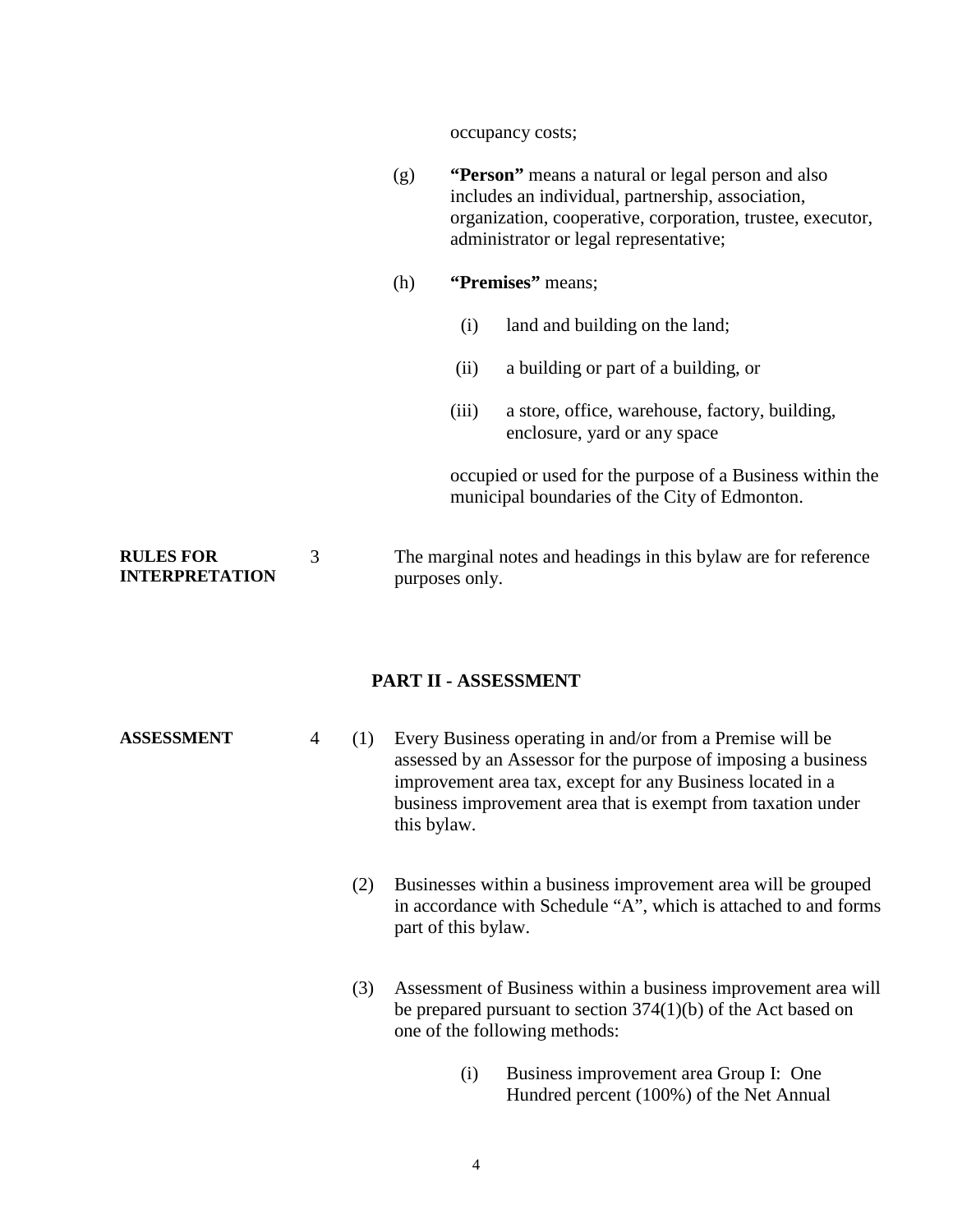Rental Value of the Premises occupied or used for Business purposes by the Group I Businesses, or;

- (ii) Business improvement area Group II: Six percent (6%) of the assessments prepared for the 2019 taxation year under Part 9 of the Act, for the premises occupied for the purposes of the Business by Group II Businesses.
- 5 (1) The Assessor will each year prepare a business improvement area assessment roll for the purpose of generating a business improvement area tax roll for the current year; and
	- (2) In each year, the Assessor will enter on the business improvement area assessment roll the name of every Person operating a Business in a Premises, together with the name of the assessed Business and the business improvement area assessment.
- 6 When the business improvement area assessment roll has been prepared, the City will mail to every Person whose name appears on the roll an assessment notice containing the information shown on the roll, which pertains to that Person.
- 7 (1) After giving reasonable notice to a Business, the Assessor may at any reasonable time, for the purpose of preparing the business improvement area assessment:
	- (a) enter and inspect the Business Premises,
	- (b) request anything to be produced to assist the Assessor in preparing the assessment or determining if the Business within the business improvement area is to be assessed,
	- (c) make copies of anything necessary to the inspection.
	- (2) When carrying out the duties under subsection (1), an Assessor will provide identification on request.
- 8 (1) A Person must provide, on request of the Assessor, information necessary for the Assessor to prepare a business improvement area assessment or determine if a Business within the business improvement area is to be assessed.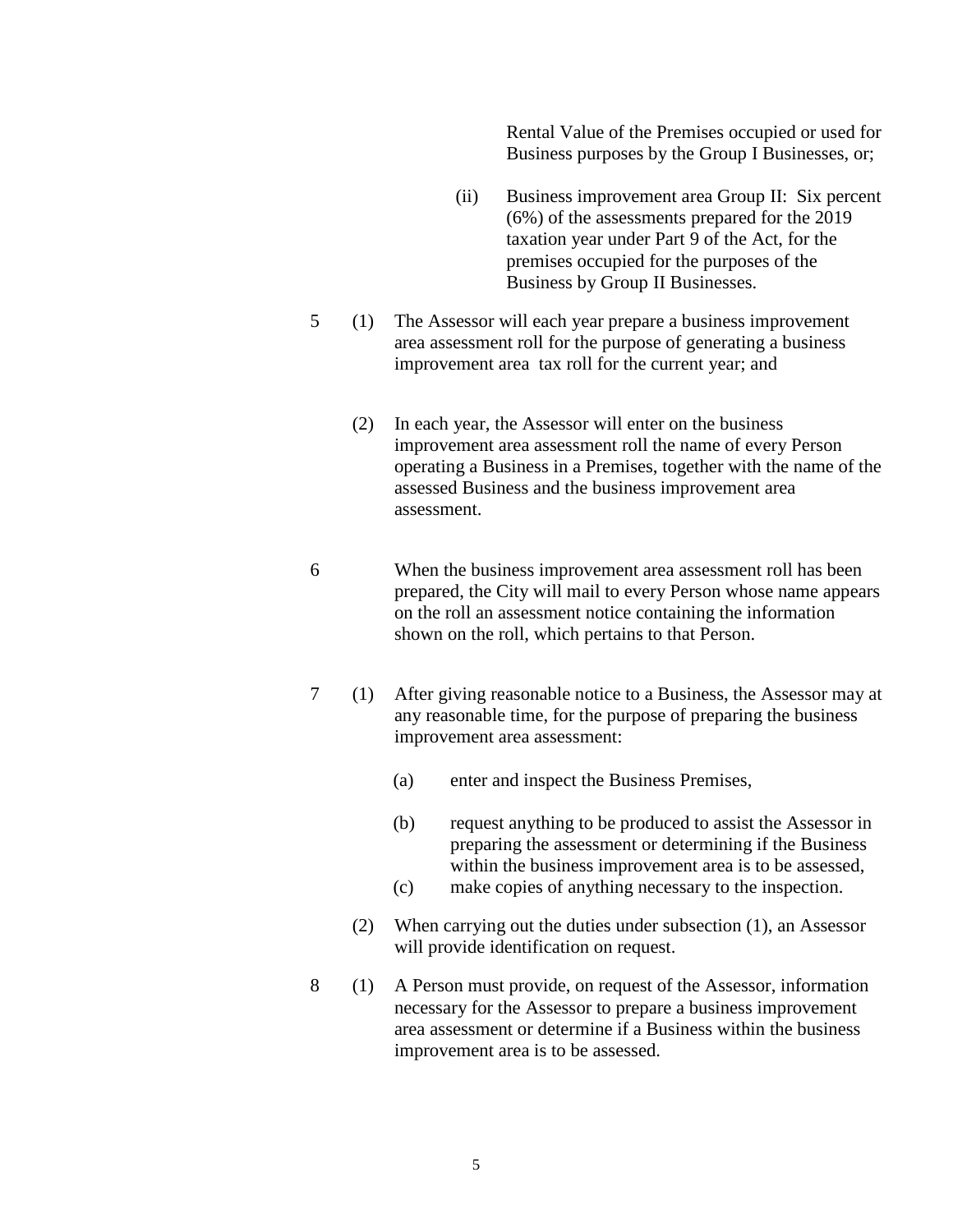- (2) The provisions of section 296 of the Act apply with all necessary modifications as if it were set out in this bylaw.
- 9 When the lessee, who is subject to a business improvement area assessment in respect of any leased Premises, sublets the whole or part of the Premises, the Assessor may assess either the lessee or the sub-lessee to pay the taxes in respect of the whole or part of the Premises.

#### **PART III - SUPPLEMENTARY BUSINESS IMPROVEMENT AREA ASSESSMENT**

| <b>SUPPLEMENTARY</b><br><b>BUSINESS</b><br><b>IMPROVEMENT</b><br><b>AREA ASSESSMENT</b> | 10  | A supplementary business improvement area assessment will be<br>prepared: |                                                                                                                                                                                                                                            |  |  |
|-----------------------------------------------------------------------------------------|-----|---------------------------------------------------------------------------|--------------------------------------------------------------------------------------------------------------------------------------------------------------------------------------------------------------------------------------------|--|--|
|                                                                                         |     | (a)                                                                       | for each Business that operates for a temporary period<br>within a business improvement area and whose name is<br>not entered on the business improvement area tax roll;                                                                   |  |  |
|                                                                                         |     | (b)                                                                       | for each Business that moves into new Premises or opens<br>new Premises or branches of an existing Business within<br>a business improvement area, although the Business'<br>name is entered on the business improvement area tax<br>roll; |  |  |
|                                                                                         |     | (c)                                                                       | for each Business that begins operating within a business<br>improvement area and whose name is not entered on the<br>business improvement area tax roll;<br>and                                                                           |  |  |
|                                                                                         | (d) |                                                                           | for each Business that increases the storage capacity or<br>floor space of the Premises occupied for the purpose of a<br>Business within a business improvement area after the<br>business improvement area tax roll has been prepared.    |  |  |
|                                                                                         |     |                                                                           | PART IV - BUSINESS IMPROVEMENT AREA TAX                                                                                                                                                                                                    |  |  |

- **IMPOSITION** 11 A business improvement area tax is imposed on all taxable businesses operating within each of the following business improvement areas;
	- (a) 124 Street and Area;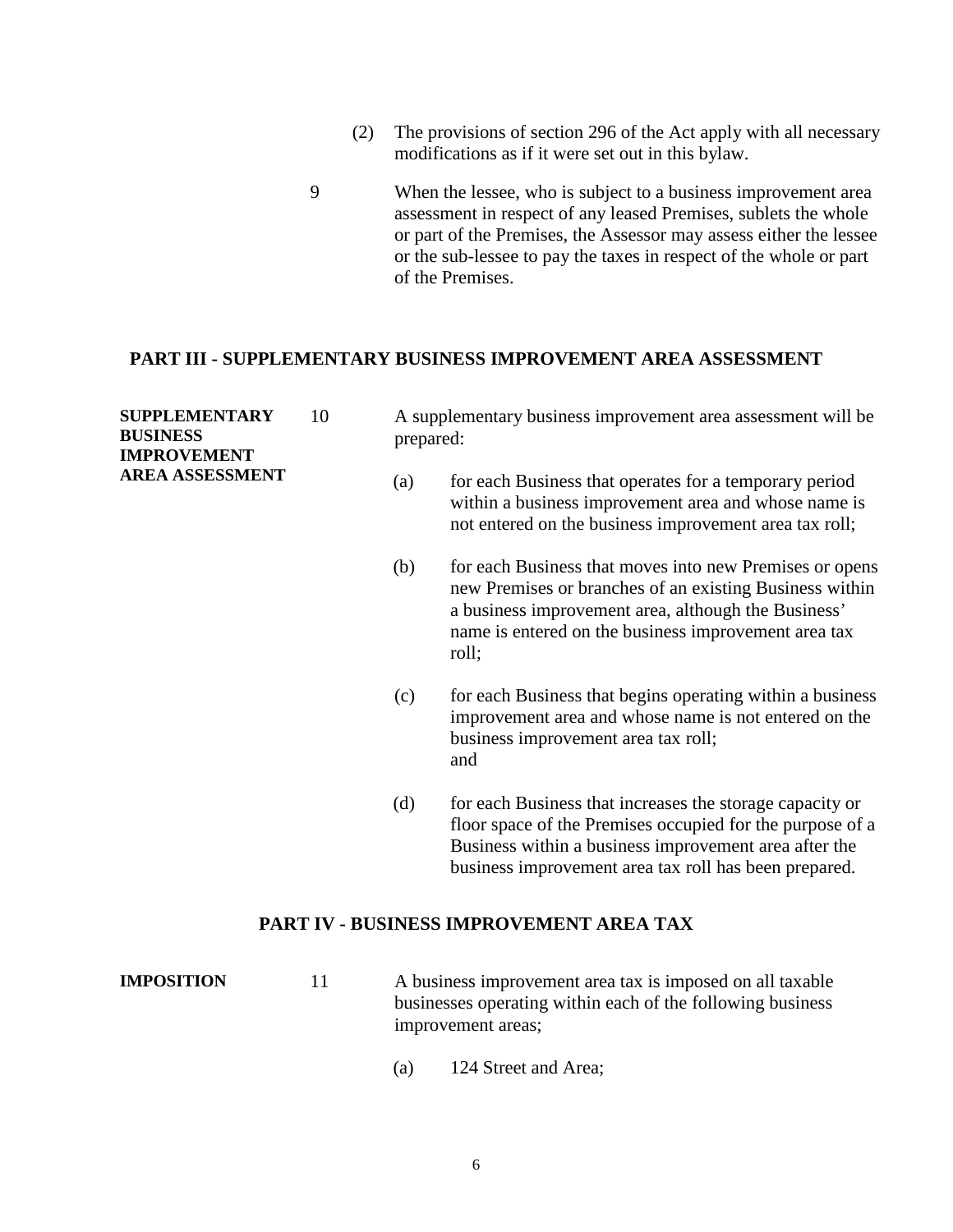- (b) Alberta Avenue;
- (c) Beverly;
- (d) Chinatown and Area;
- (e) Downtown;
- (f) Fort Road and Area;
- (g) French Quarter/Quartier Francophone;
- (h) The Crossroads;
- (i) Kingsway;
- (j) North Edge;
- (k) Northwest Industrial;
- (l) Old Strathcona; and
- (m) Stony Plain Road and Area.
- 12 The tax imposed by the City under this bylaw must be paid by the Person who operates the business.
- 13 A business improvement area tax roll will be prepared in accordance with the Act.
- 14 The City will mail or deliver a tax bill to each Person liable for business improvement area taxes, which shows the assessed value of the Business Premises within the business improvement area and the amount of business improvement area tax payable.
- 15 When a lessee, who is liable to pay the tax in respect of any leased Premises, sublets the whole or part of the Premises, the City may require the lessee or the sub-lease to pay the business improvement area tax in respect of the whole or part of the Premises.
- 16 Business improvement area taxes imposed pursuant to this bylaw are due and payable on March 31, 2019.

#### **PART V - BUSINESS IMPROVEMENT AREA TAX RATE**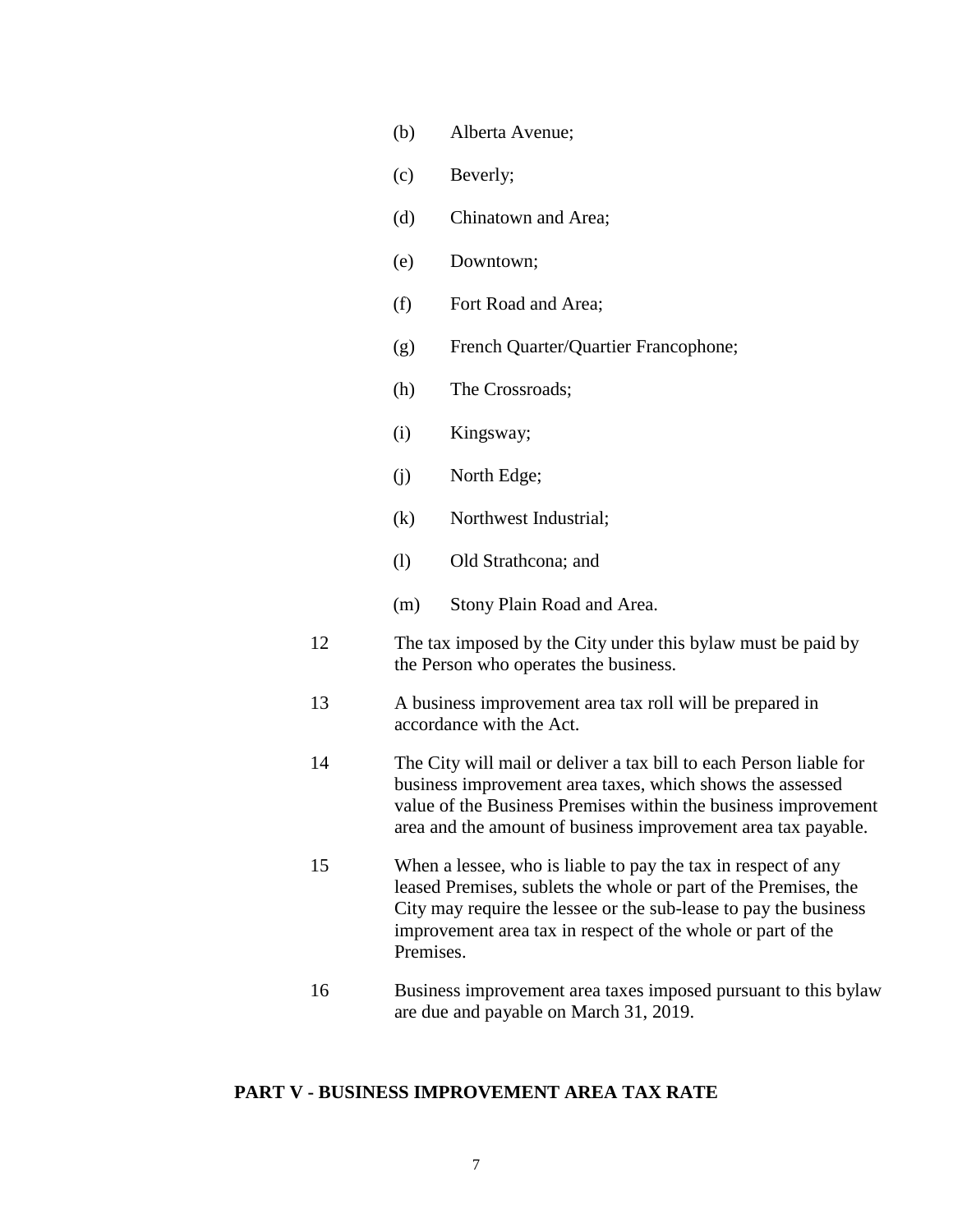- **TAX RATE** 17 Subject to the minimum and maximum amounts payable under section 18, the amount of the business improvement area tax to be imposed on a Business is calculated by multiplying the business improvement area assessment, as shown on the business improvement area assessment roll, by the rates set out in Schedule B.
	- 18 There will be no minimum and/or maximum tax amounts to be required by any Person or Business assessed, except for the exceptions listed in Schedule C.
	- 19 All Persons and Businesses assessed and located in the following area of Old Strathcona business improvement area are exempt from the 2019 business improvement area tax:

Originating at the intersection of 79 Avenue and 100 Street, south along 100 Street to the southeast corner of the lot located west of the intersection of 75 Avenue and 100 Street (Legal description: Plan 0520934 Block 2 Lot 1), continuing west along the southern boundary of this lot to the southwest corner of this lot, north along the western boundary of this lot to the southern boundary of the block with the legal description: Plan 8022223 Block 1, continuing north-westerly along the southern boundary of this Block 1 to the southeast corner of the lot legally described as: Plan 1584HW Block S Lot F, continuing northwesterly along the southern boundary of this lot to Gateway Boulevard, then north along Gateway Boulevard to the south/west corner of Plan 0521161 Block L Lot 3, east along the southern boundary of this lot and continuing east along the southern boundary of Plan I Block L to the south/east corner of this Block L, then north along the eastern boundary of this same Block L to 79 Avenue, then east along 79 Avenue to the intersection of 79 Avenue and 100 Street.

## **PART VI - PROCEDURE FOR PRO-RATING AND REBATING BUSINESS IMPROVEMENT AREA TAX**

- **PROCEDURE FOR PRO-RATING AND REBATING**
- 20 (1) When a Person operates a Business within the business improvement area in the municipal boundaries of the City: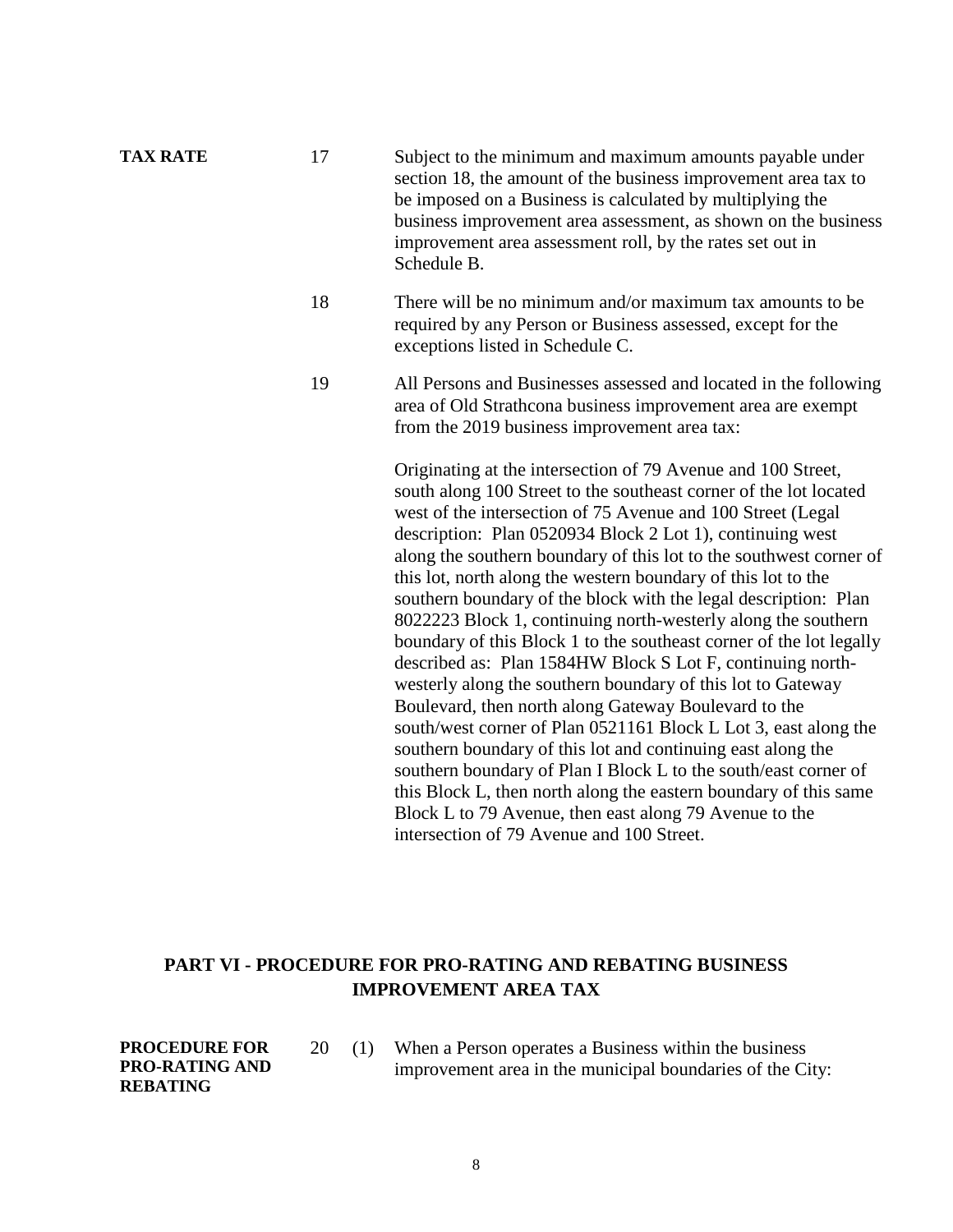**BUSINESS IMPROVEMENT AREA TAX**

- (a) If the Business is operated in a business improvement area every month during the year, the Person is liable for payment of the full annual business improvement area tax in respect of that Business, but
- (b) If the Person does not carry on the Business within a business improvement area during every month of the year, the Person is only liable for the payment of that part of the full annual business improvement area tax in respect of that Business in proportion to the number of months of the year during which the Business is carried on. A portion of the month is considered to be a full month.
- (2) Notwithstanding subsection (1), where a Person carries on a Business for a whole or any part of one or more days in the year, but not exceeding a total of thirty (30) days in the year, the Person is not liable for the payment of the business improvement area tax in respect of that business for the year.
- 21 Where an overpayment of business improvement area tax exists, subject to section 352 of the Act, the overpayment plus accumulated interest will be refunded to the Person being taxed, upon the written request from the Person being taxed.

#### **PART VII - SUPPLEMENTARY BUSINESS IMPROVEMENT AREA TAX**

| <b>SUPPLEMENTARY</b><br><b>BUSINESS</b><br><b>IMPROVEMENT</b><br><b>AREA TAX</b> | 22 | A supplementary business improvement area tax shall be levied<br>upon any Person who is subject to a supplementary business<br>improvement area assessment prepared in accordance with<br>section 10 of this bylaw. |
|----------------------------------------------------------------------------------|----|---------------------------------------------------------------------------------------------------------------------------------------------------------------------------------------------------------------------|
|                                                                                  | 23 | A supplementary business improvement area tax is due thirty<br>(30) days after the date on which the supplementary tax notice is<br>mailed to the Person being taxed.                                               |
|                                                                                  | 24 | Sections 12, 14, 15, 17, 18, 19, 20, and 21, of this bylaw apply to<br>the imposition of supplementary business improvement area tax.                                                                               |
|                                                                                  | 25 | A supplementary business improvement area tax will be<br>prepared in accordance with section 379 of the Act.                                                                                                        |

#### **PART VIII - MONTHLY AUTOMATIC PAYMENT PLAN**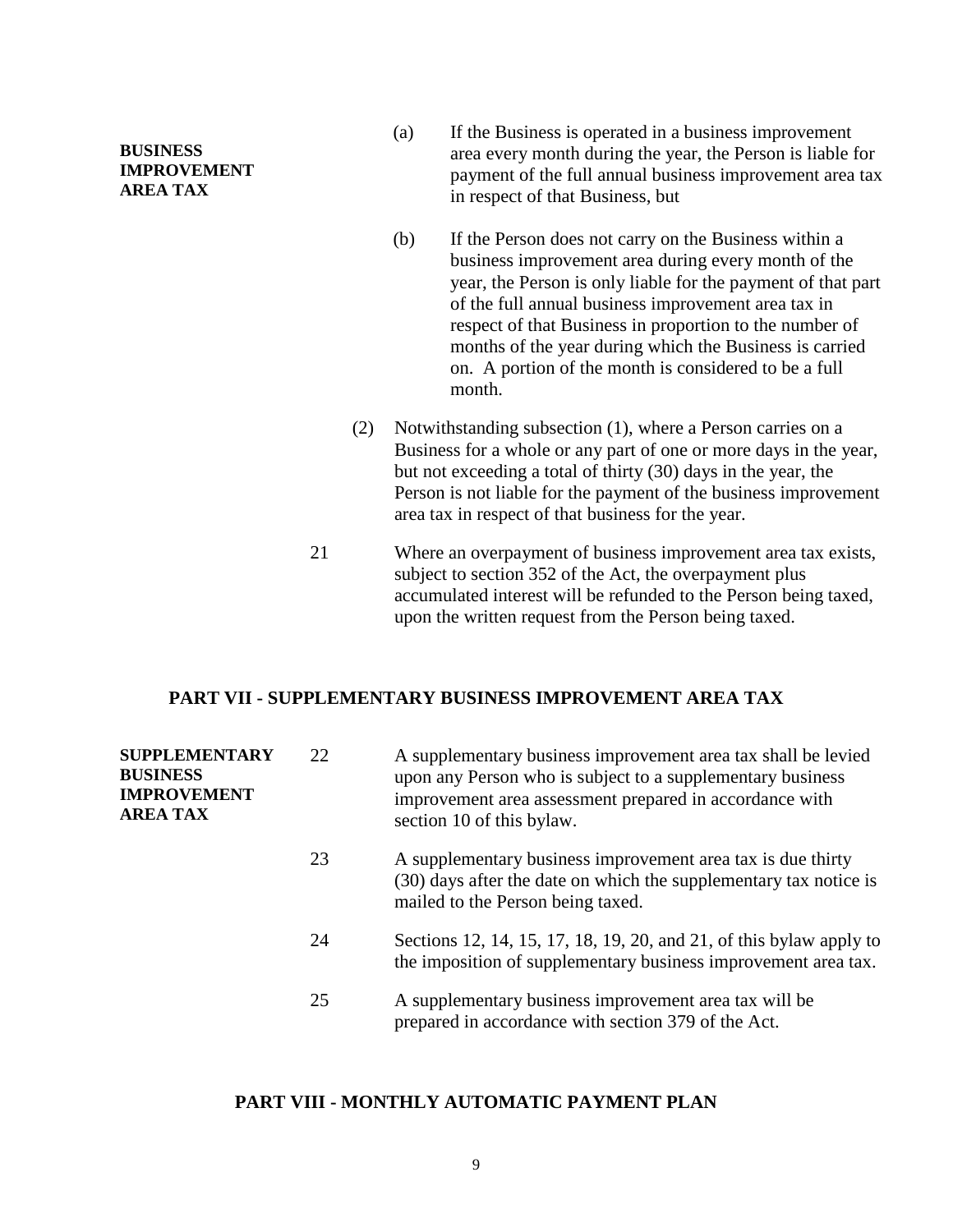| <b>MONTHLY</b><br><b>AUTOMATIC</b><br><b>PAYMENT PLAN</b> | 26 | At the option of the Person being taxed, current business<br>improvement area taxes may be paid in monthly installments by<br>automatic bank withdrawal pursuant to Bylaw 12914, as<br>amended.                   |
|-----------------------------------------------------------|----|-------------------------------------------------------------------------------------------------------------------------------------------------------------------------------------------------------------------|
|                                                           |    | <b>PART IX - EXEMPTION</b>                                                                                                                                                                                        |
| <b>EXEMPTION</b>                                          | 27 | Business referenced in section 375 of the Act and located in a<br>business improvement area are exempt from business<br>improvement area tax under this bylaw.                                                    |
|                                                           |    | PART X - GENERAL                                                                                                                                                                                                  |
| <b>NUMBER AND</b><br><b>GENDER</b><br><b>REFERENCES</b>   | 28 | All references in this bylaw may be read with such changes in<br>number and gender as may be appropriate according to whether<br>the reference is to a male or female Person, or a corporation or<br>partnership. |
| <b>EFFECTIVE DATE</b>                                     | 29 | This by law takes effect beginning on the date on which this<br>bylaw is passed and signed.                                                                                                                       |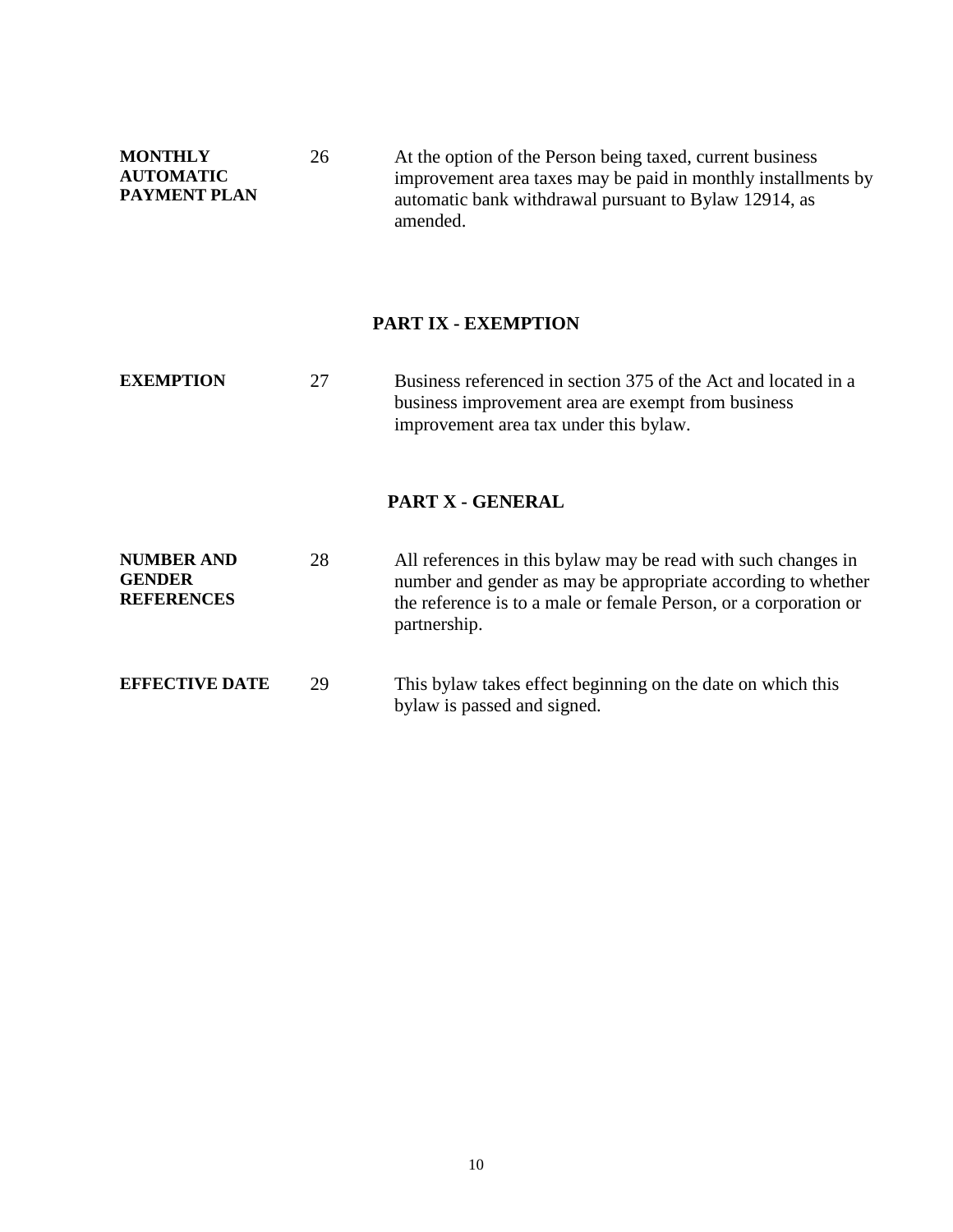## **SCHEDULE A -- BYLAW 18589**

Business within a business improvement area shall be divided in to the following groups for the purposes of specifying methods of assessment:

#### Business improvement area Group I

Business improvement area Group I include all Businesses not included in business improvement area Group II.

Business improvement area Group II

Business Group II includes:

- 1. hotels/motels, and
- 2. for profit nursing homes.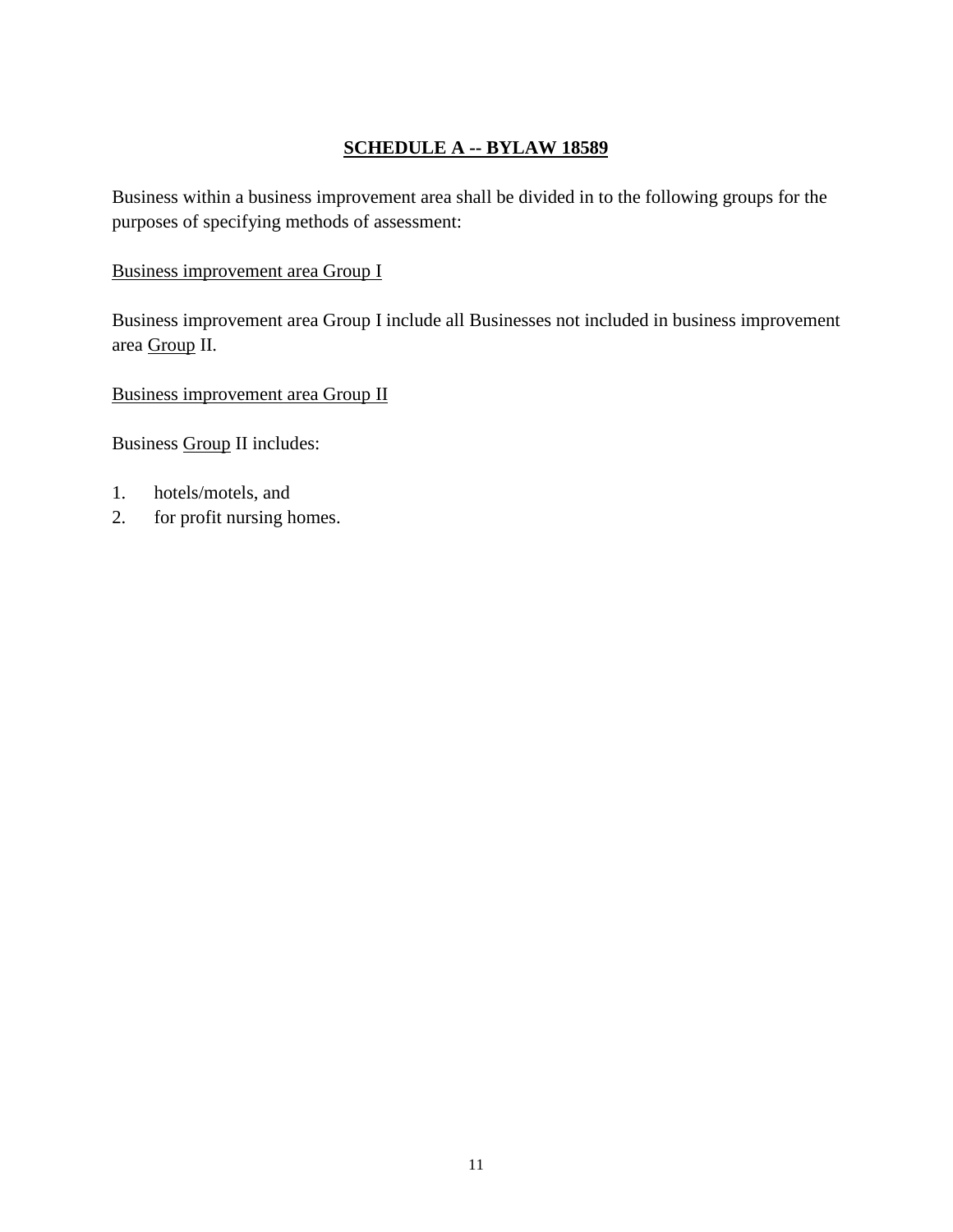## **SCHEDULE B -- BYLAW 18589**

## Business improvement area Tax Rates

| (a)                        | 124 Street and Area                    | at 2.41120% |
|----------------------------|----------------------------------------|-------------|
| (b)                        | Alberta Avenue                         | at 1.90253% |
| (c)                        | Beverly                                | at 1.75542% |
| (d)                        | Chinatown and Area                     | at 1.72181% |
| (e)                        | Downtown                               | at 0.91598% |
| (f)                        | Fort Road and Area                     | at 1.05388% |
| (g)                        | French Quarter/Quartier<br>Francophone | at 2.09378% |
| (h)                        | The Crossroads                         | at 1.75012% |
| (i)                        | Kingsway                               | at 0.84008% |
| (j)                        | North Edge                             | at 1.13717% |
| (k)                        | Northwest Industrial                   | at 0.24698% |
| $\left( \mathrm{l}\right)$ | Old Strathcona                         | at 2.14379% |
| (m)                        | Stony Plain Road and Area              | at 1.32435% |

(S. 1. Bylaw 18762, February 5, 2019)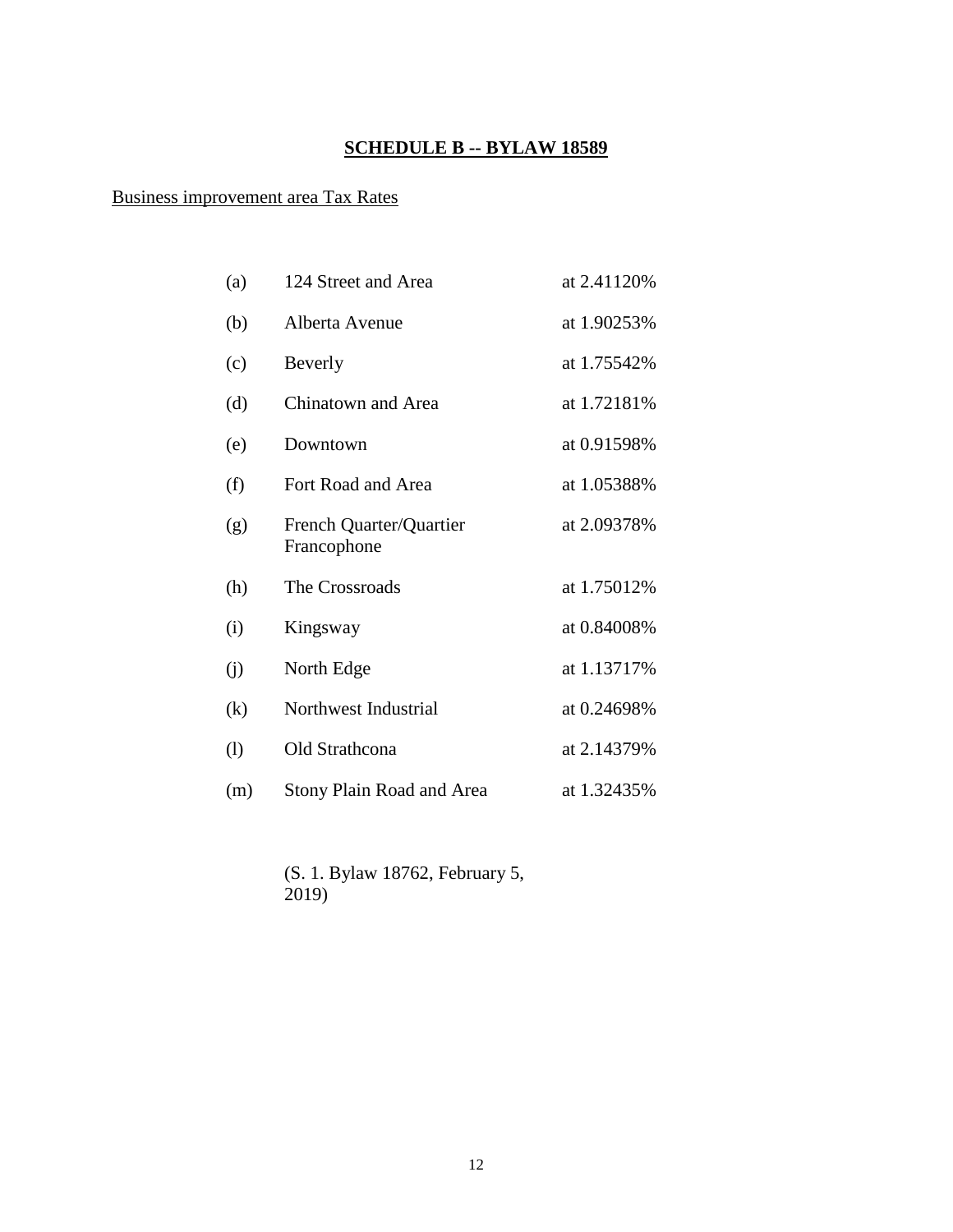## **SCHEDULE C -- BYLAW 18762**

#### Minimum and/or Maximum Tax Amount Exceptions

- 1. In the 124 Street and Area business improvement area no Person or Business assessed shall be required to pay a sum less than Two Hundred and Forty Dollars (\$240.00), nor a sum greater than Five Thousand Dollars (\$5,000.00);
- 2. In the Alberta Avenue business improvement area no Person or Business assessed shall be required to pay a sum less than Two Hundred and Fifty Dollars (\$250.00);
- 3. In the Beverly business improvement area no Person or Business assessed shall be required to pay a sum less than Two Hundred Dollars (\$200.00), nor a sum greater than Five Thousand Dollars (\$5,000.00);
- 4. In the Chinatown and Area business improvement area no Person or Business assessed shall be required to pay a sum less than One Hundred Dollars (\$100.00), nor a sum greater than Five Thousand Dollars (\$5,000.00);
- 5. In the Downtown business improvement area no Person or Business assessed shall be required to pay a sum less than One Hundred Dollars (\$100.00), nor a sum greater than Six Thousand Five Hundred Dollars (\$6,500.00);
- 6. In the French Quarter/Quartier Francophone business improvement area no Person or Business assessed shall be required to pay a sum less than Two Hundred Dollars (\$200.00), nor a sum greater than Seven Thousand Five Hundred Dollars (\$7,500.00);
- 7. In The Crossroads business improvement area no Person or Business assessed shall be required to pay a sum less than One Hundred Dollars (\$100.00); nor a sum greater than Four Thousand Five Hundred Dollars (\$4,500.00);
- 8. In the Kingsway business improvement area no Person or Business assessed shall be required to pay a sum greater than Seven Thousand Dollars (\$7,000.00);
- 9. In the North Edge business improvement area no Person or Business assessed shall be required to pay a sum less than One Hundred and Fifty Dollars (\$150.00), nor a sum greater than Four Thousand Five Hundred Dollars (\$4,500.00);
- 10. In the Old Strathcona business improvement area no Person or Business assessed shall be required to pay a sum less than One Hundred Dollars (\$100.00), nor a sum greater than Four Thousand Three Hundred Dollars (\$4,300.00); and